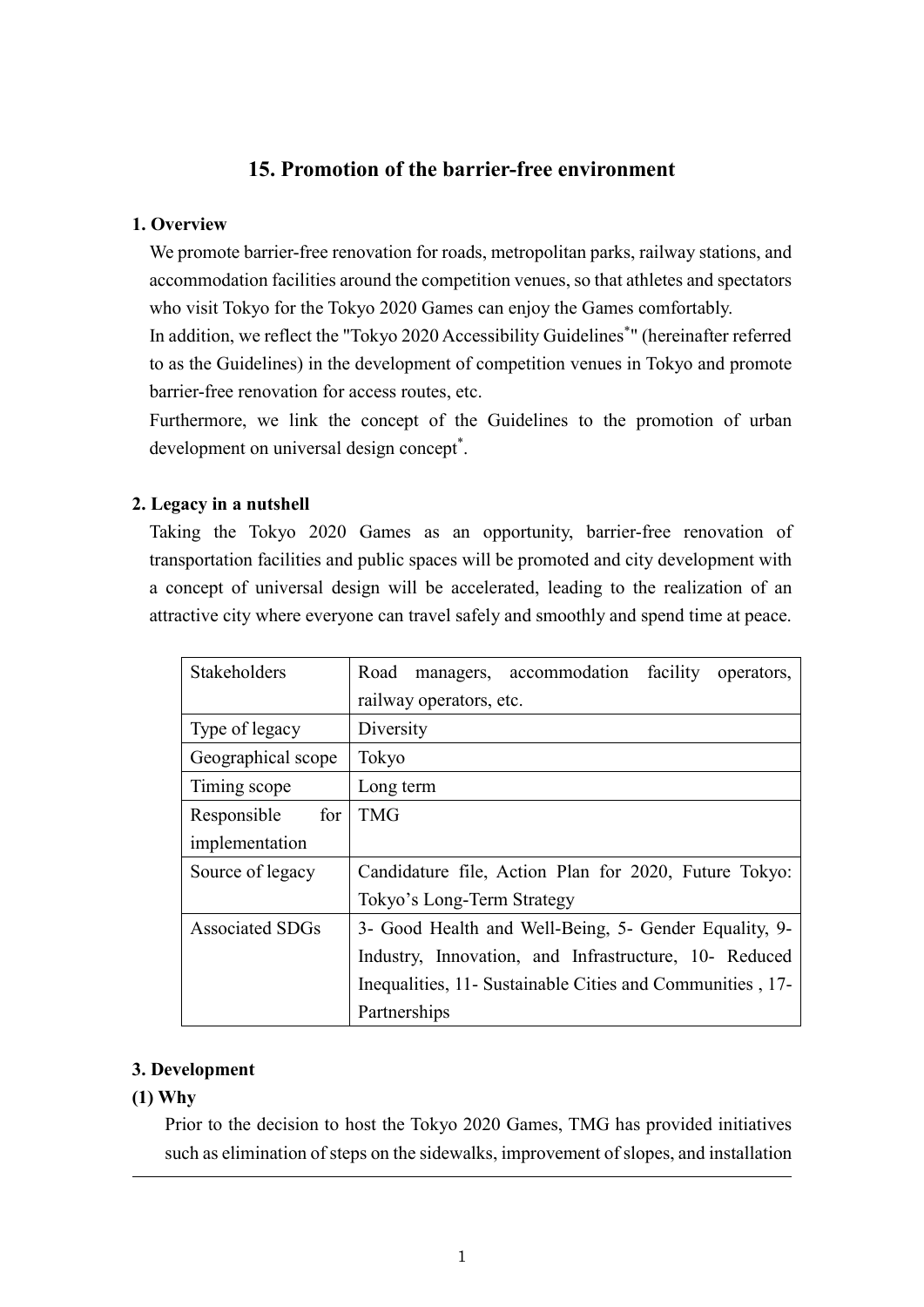of blocks for visually impaired people along metropolitan roads that connect major stations and nearby living-related facilities, etc., in order to create an environment where everyone, including senior citizens and people with impairments, can travel smoothly.

As the first city in the world to host the Summer Paralympic Games twice, in anticipation of the Tokyo 2020 Games, it is important to promote barrier-free initiatives on roads and railway stations in order to ensure a safe and smooth travel environment for many people visiting Tokyo.

#### **(2) When**

| FY2014 | The support for the development of municipal sports facilities started            |  |
|--------|-----------------------------------------------------------------------------------|--|
| FY2015 | The assistance in the development of platform doors at stations                   |  |
|        | around the competition venues was provided                                        |  |
|        | The "Tokyo Road Barrier-free Promotion Plan" was formulated                       |  |
|        | *This specifies development objectives and target routes for the next 10 years    |  |
|        | and indicates specific initiatives in order to develop road spaces that are safe, |  |
|        | secure, and comfortable for everyone, including senior citizens and people with   |  |
|        | impairments, etc.                                                                 |  |
|        | The "Accessibility Workshop" was set up                                           |  |
| FY2016 | The "Tokyo 2020 Accessibility Guidelines" were formulated (by the                 |  |
|        | Tokyo 2020 Organizing Committee)                                                  |  |
| FY2017 | The support for the barrier-free renovation of municipal roads around             |  |
|        | the competition venues started                                                    |  |
| FY2018 | The " Barrier-free Building Ordinance" was revised                                |  |
|        | *For the first time in Japan, the standard for maintenance of general guest rooms |  |
|        | in accommodation facilities was stipulated in the ordinance                       |  |
|        | $<$ Target $>$                                                                    |  |
|        | All general guest rooms in buildings with a total floor area of 1,000 square      |  |
|        | meters or more for sections subject to new construction, expansion, renovation,   |  |
|        | or usage change (buildings to be started after September 2019)                    |  |
|        | <standards for="" general="" guest="" rooms=""></standards>                       |  |
|        | • The entrance width of the guest room shall be 80 cm or more                     |  |
|        | • The width of the door of the toilet and bathroom in the guest room shall be     |  |
|        | 70 cm or more (Reasonable effort regulation: 75 cm or more)                       |  |
|        | · No stairs or steps shall be placed in the guest room                            |  |
|        | <standards areas="" common="" for=""></standards>                                 |  |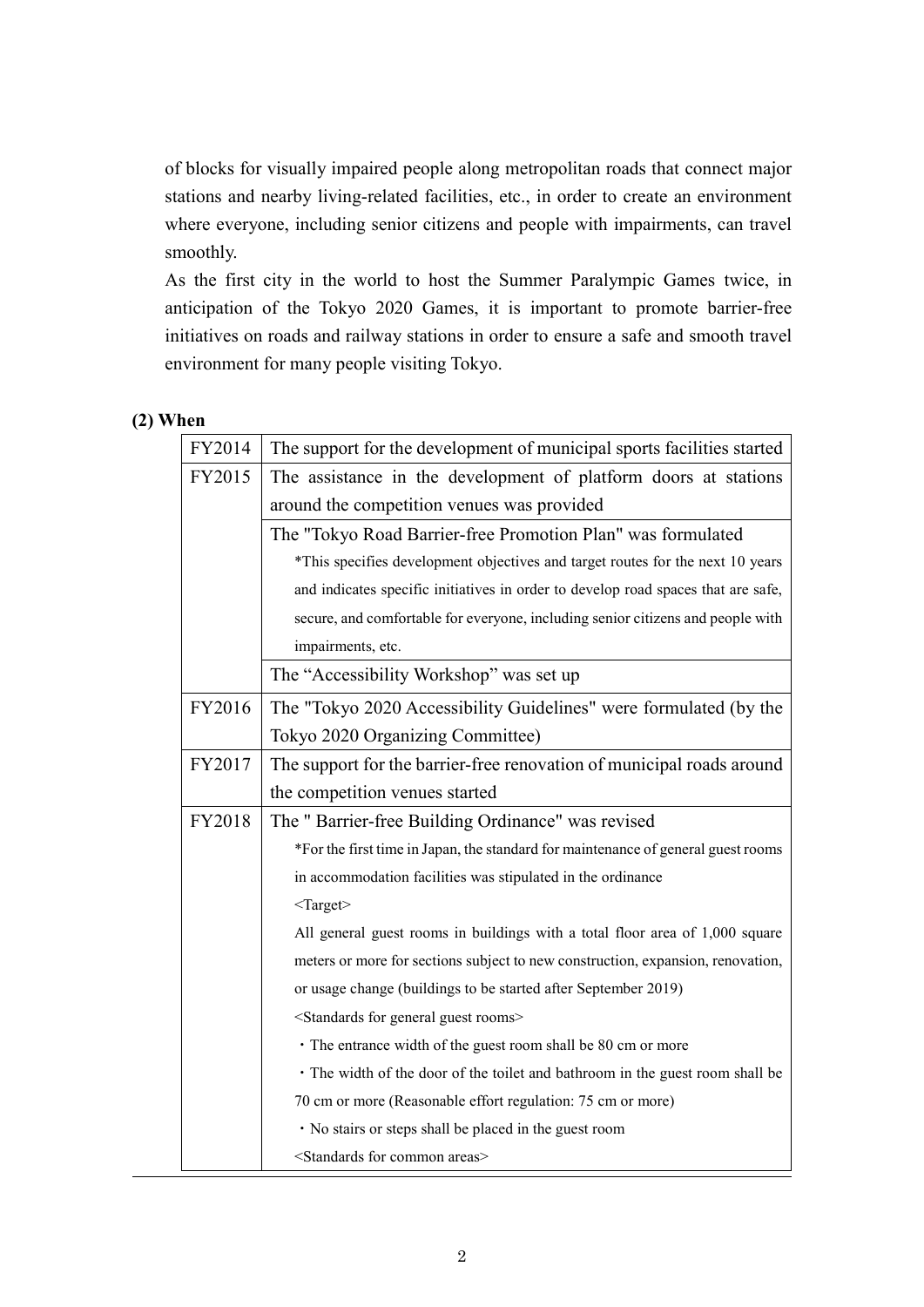|        | • No stairs or steps shall be placed on the route to each guest room.              |
|--------|------------------------------------------------------------------------------------|
| FY2019 | "Panel for Success of Tokyo 2020 Paralympic Games and Barrier-                     |
|        | Free Promotion" was established                                                    |
|        | *In order to make the Tokyo 2020 Paralympic Games a success and advance            |
|        | initiatives for the universal design advanced city Tokyo in line with the creation |
|        | of the mood for the Tokyo 2020 Games, the panel members from various fields        |
|        | held panels and on-site inspections of the competition venues                      |

#### **(3) Who**

TMG

#### **(4) How**

#### ① **Barrier-free renovation of competition venues**

- $\circ$  Regarding the Tokyo 2020 Games venues, we met the requirement for the ratio of wheelchair seats based on the Guidelines, secured sight lines (visible lines), and promoted the installation of multifunctional toilets and functionspecific toilets for users with various needs, so as to complete a high level of barrier-free renovation.
- $\circ$  To develop competition venues, we follow the guidelines and set up the "Accessibility Workshop" consisting of people with disabilities and people with academic experience in the field of accessibility in consideration of the use after the Games, to make the venues more convenient to use for everyone. At the workshop, we summarized the opinions given by the workshop members and formulated the development policy. Based on the policy, we built new facilities and renovated existing facilities.
- $\circ$  Taking the Games as an opportunity, we further promote the urban development with universal design concept, utilizing the concept of guidelines and the knowledge gained through the design of metropolitan sports facilities.
- $\bigcirc$  Regarding municipal sports facilities, we supported construction work to improve the usage environment, such as barrier-free renovation to westernstyle toilets, etc., so that everyone living in Tokyo could utilize the facilities.
- $\circ$  In order to secure space where anyone can enjoy playing sports at places near their home and realize a coexisting society through sports, we support initiatives taken by municipalities to improve and promote the sports environment and expand and enhance the sports facilities.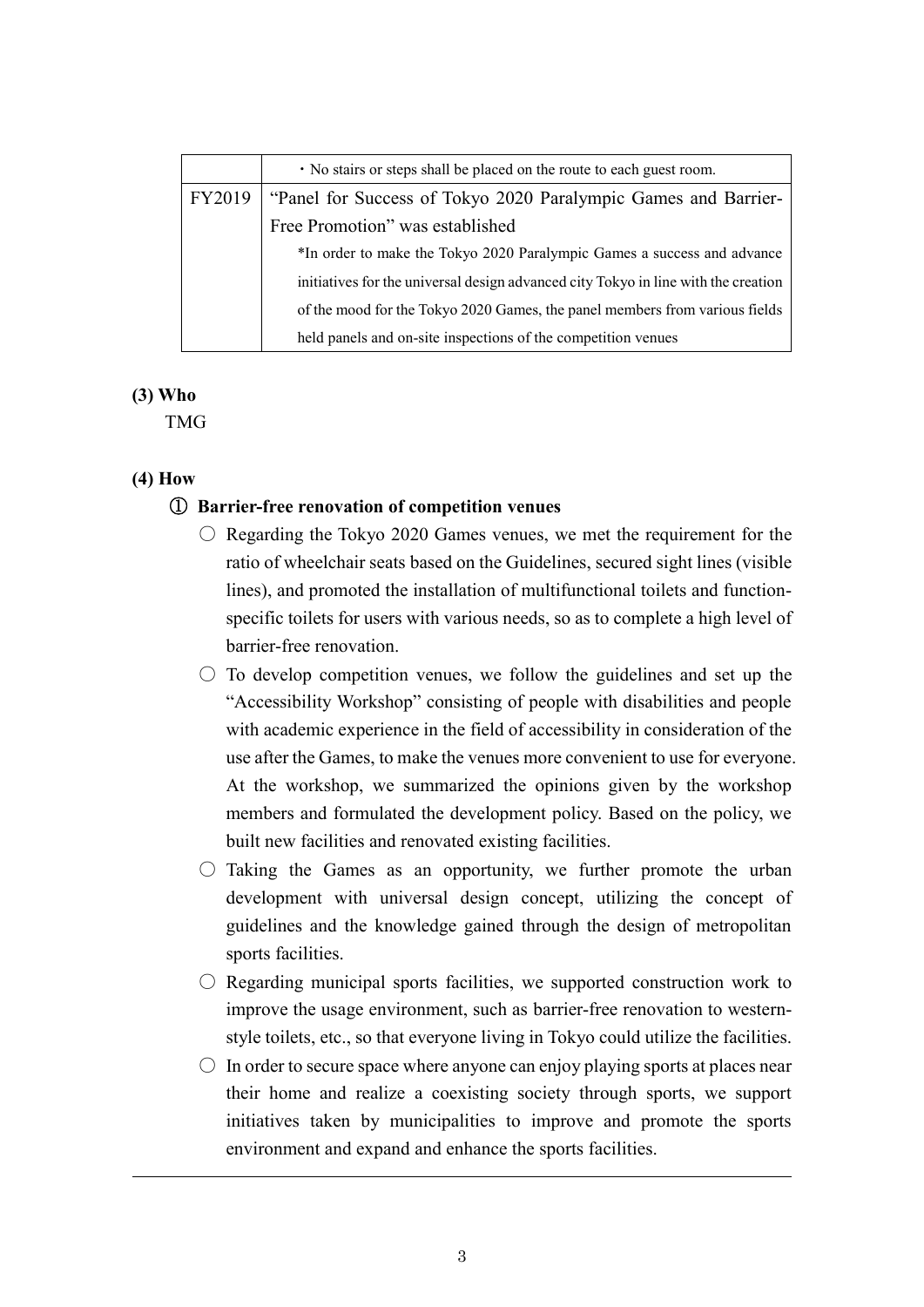#### ② **Barrier-free renovation of accommodation facilities etc.**

- $\circ$  In order to improve the accommodation environment, we take advantage of the revision of the Barrier-free Building Ordinance, etc. to expand the subsidy system for supporting the barrier-free renovation of accommodation facilities and promote the barrier-free renovation of general guest rooms. In addition, we enhance information dissemination by posting barrier-free information on portal sites of TMG.
- $\circ$  For further promotion of barrier-free design, we conduct barrier-free design promotion seminars and dispatch advisors for accommodation providers and other tourism businesses.

<Logo mark created to disseminate barrier-free <Guestroom after barrier-free renovation> renovation of accommodation facilities in Tokyo>[1] (Keio Plaza Hotel)<sup>[2]</sup>



 $\circ$  We support barrier-free renovation of sightseeing buses for the Games by installing lifts.

## ③ **Barrier-free renovation of roads A. Barrier-free renovation of roads**

○ We promote the barrier-free renovation of roads so that all people who visit Tokyo, including senior citizens and people with impairments, can travel smoothly. In particular, we promoted the barrier-free renovation in the areas with the radius of 1 km centered on the competition venues and

<Example of barrier-free renovation of roads> [3]



sightseeing facilities and on metropolitan roads and harbor roads, etc.\* connecting the competition venues and sightseeing facilities.

<sup>[1]</sup> Future Tokyo: Tokyo's Long-Term Strategy (TMG)

<sup>[2]</sup> Future Tokyo: Tokyo's Long-Term Strategic Vision (TMG)

<sup>[3]</sup> Future Tokyo: Tokyo's Long-Term Strategy (TMG)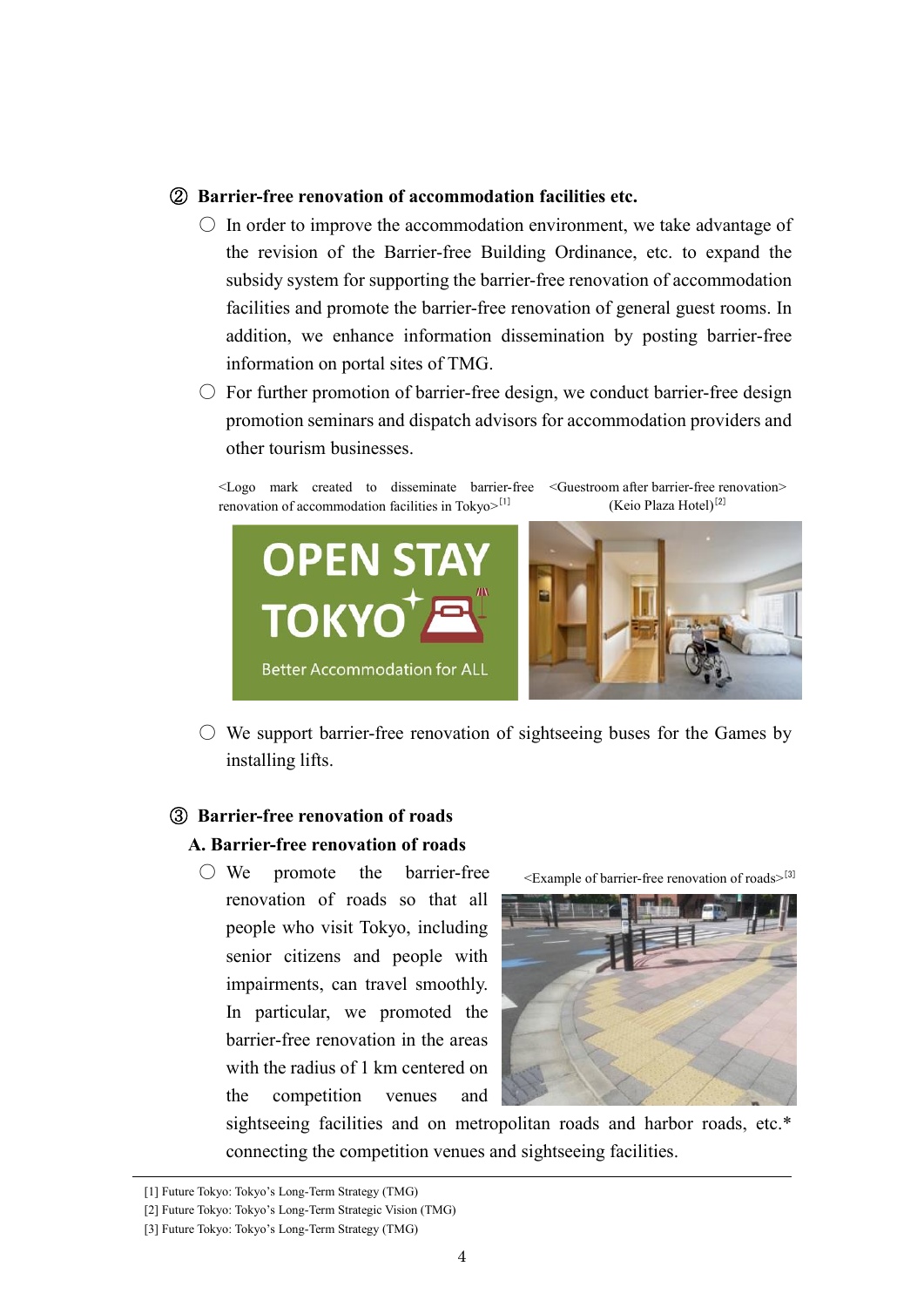- $\circlearrowright$  We established a liaison meeting with the national government and related municipalities and provided financial support to the municipalities to implement the barrier-free renovation of roads in wide areas around the competition venues.
- $\circ$  In order to promote the barrier-free renovation as a legacy of the Games, we make efforts to implement the planar barrier-free renovation especially on the roads (national roads, metropolitan roads, municipal roads) where senior citizens and people with impairments travel on foot, among the roads connecting stations, public facilities, welfare facilities, etc.
- $\circ$  When implementing projects for newly constructing / widening roads, removal of utility poles projects, and landscape renovation projects, barrierfree renovation is also implemented.

#### **B. Barrier-free renovation of traffic lights, regulatory signs, and road marks**

- $\bigcirc$  As a barrier-free measure on the accessible routes to the Games venues, we installed additional devices for visually impaired persons on traffic lights to notify them of the safe crossing timing by emitting an imitation sound, etc., and developed escort zones \* .
- $\circ$  We develop high-intensity signs and lighting-type signs, as well as reflective marks and escort zones on major living-related routes and on roads where many senior citizens and people with impairments travel, in particular, so as to ensure safety of pedestrians.

#### **C. Barrier-free renovation of toilets in metropolitan parks, etc.**

- $\bigcirc$  We implement the renovation to western-style toilets so that all users, including senior citizens, people with impairments, and foreign tourists, can use toilets comfortably in metropolitan parks, marine parks\* , zoos, and cultural property gardens, etc., which will serve as the competition venues of the Games, and support municipalities working on the renovation to western-style toilets in public facilities.
- $\circlearrowright$  We promote the renovation to western-style toilets at the cruise ship terminal at the Tokyo Port, the passenger waiting areas at the Tokyo islands, and the airport terminal.

## ④ **Barrier-free renovation of railway stations and metropolitan transportation facilities**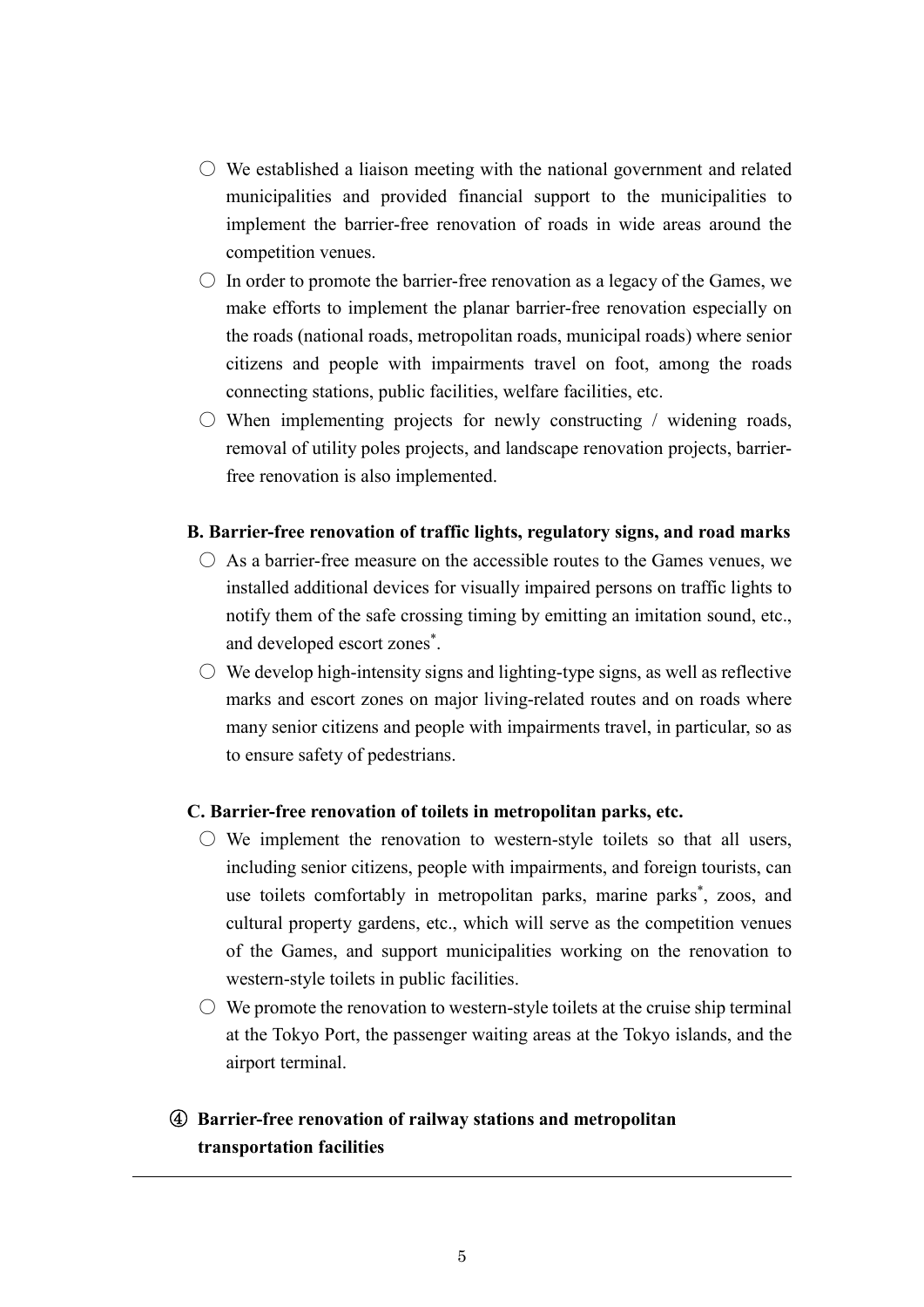#### **A. Development of platform doors**

- $\bigcirc$  In anticipation of the Games, we promote the development of platform doors at major stations around the competition venues such as JR Sendagaya Station and Shinanomachi Station and stations close to the airport<sup>\*</sup> such as Keisei Nippori Station.
- Installation of platform doors was completed at all stations of the Toei Shinjuku Line.

<Example of the development of platform doors at a station> [4]



- $\circ$  For the Toei Asakusa Line, we aim to install platform doors at all stations by the end of FY2023.
- $\circlearrowright$  We promote the development of platform doors for JR and private railways based on the "Concept of Preferential Development of Barrier-Free Railway Stations" announced in 2019.
- $\circlearrowright$  We promote the development to complete the installation of platform doors at all stations of Tokyo Metro.

#### **B. Development of elevators, etc.**

 $\bigcirc$  In cooperation with the national government, <Example of an elevator in a station>[5]

local governments, and private companies, we promote the development of elevators, etc., and secure one route at all subway stations as well as all stations of JR / private railways where the number of users per day is 3,000 or more (excluding stations where the development of elevators is difficult due to their structure).



 $\circ$  In addition, we promote the development of multiple routes and exchange routes, and provide support for promoting the development of elevators that meet the standard criteria described in the "Guidelines" (accommodation of 17 passengers or more).

#### **C. Renovation to western-style toilets**

 $\circlearrowright$  We support railway operators working on the renovation to western-style toilets, and the development of restrooms for the elderly and handicapped

<sup>[4][5]</sup> Future Tokyo: Tokyo's Long-Term Strategy (TMG)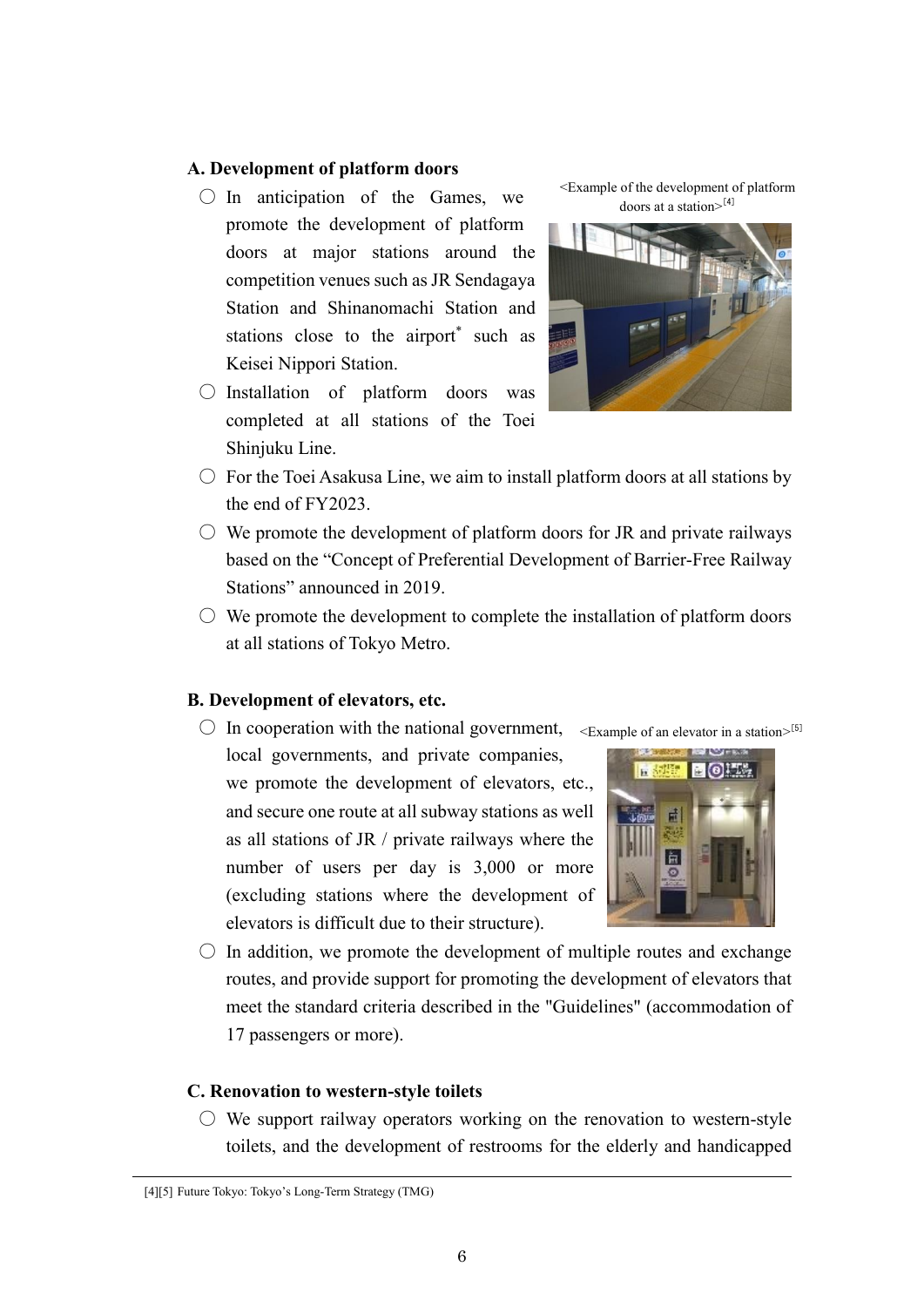people (barrier-free toilets) and women's toilets at major stations around the competition venues and stations close to the airport, etc., so as to improve convenience and comfort for elderly people and foreign tourists.

 $\circlearrowright$  For metropolitan subway stations of the Toei Oedo Line, etc., we promote the renovation to western-style toilets so that elderly people and foreign tourists can use them. At the same time, we will promote the development of toilets with functionality and cleanliness, such as the installation of handrails, powder corners, and warm-water washing toilet seats.

#### **D. Barrier-free renovation of metropolitan transportation facilities**

- $\bigcirc$  Tactile guide maps and voice guidance devices for the platform stairs were installed at municipal subway stations.
- $\bigcirc$  The Toei Subway Lines gradually promote the updating to new vehicles with free spaces that are easy to use for wheelchairs and strollers, etc.



 $\leq$ Image of the passage step behind the bus $>$ [6]

- $\bigcirc$  The Toei Oedo Line introduces child-rearing support spaces in some vehicles so that people with small children can utilize the subway without anxiety.
- $\circ$  The Toei bus has promoted the development of roofs and benches at bus stops and introduced Japan's first fully flat floor buses, in the rear of which steps are eliminated.

#### **E. Enrichment and enhancement of base functions**

- $\circ$  Based on the "Shinjuku Terminal Basic Rules" formulated by the Shinjuku Terminal Association, we promote the improvement of information signs and the development of elevators for the barrier-free renovation of transfer routes, in order to realize terminal stations that are friendly and easy to use for people visiting for the first time.
- $\circ$  In order to promote the development of navigation apps that can be used indoors, such as at terminal stations, we distribute indoor electronic maps as open data in cooperation with the national government and conduct demonstration experiments using ICT\* around Shinjuku Station.
- $\circ$  In addition, we expand efforts at Shinjuku Station to other terminal stations such as Ikebukuro Station, Shibuya Station, etc. to promote development

<sup>[6]</sup> New Tokyo. New Tomorrow. –The Action Plan for 2020- (TMG)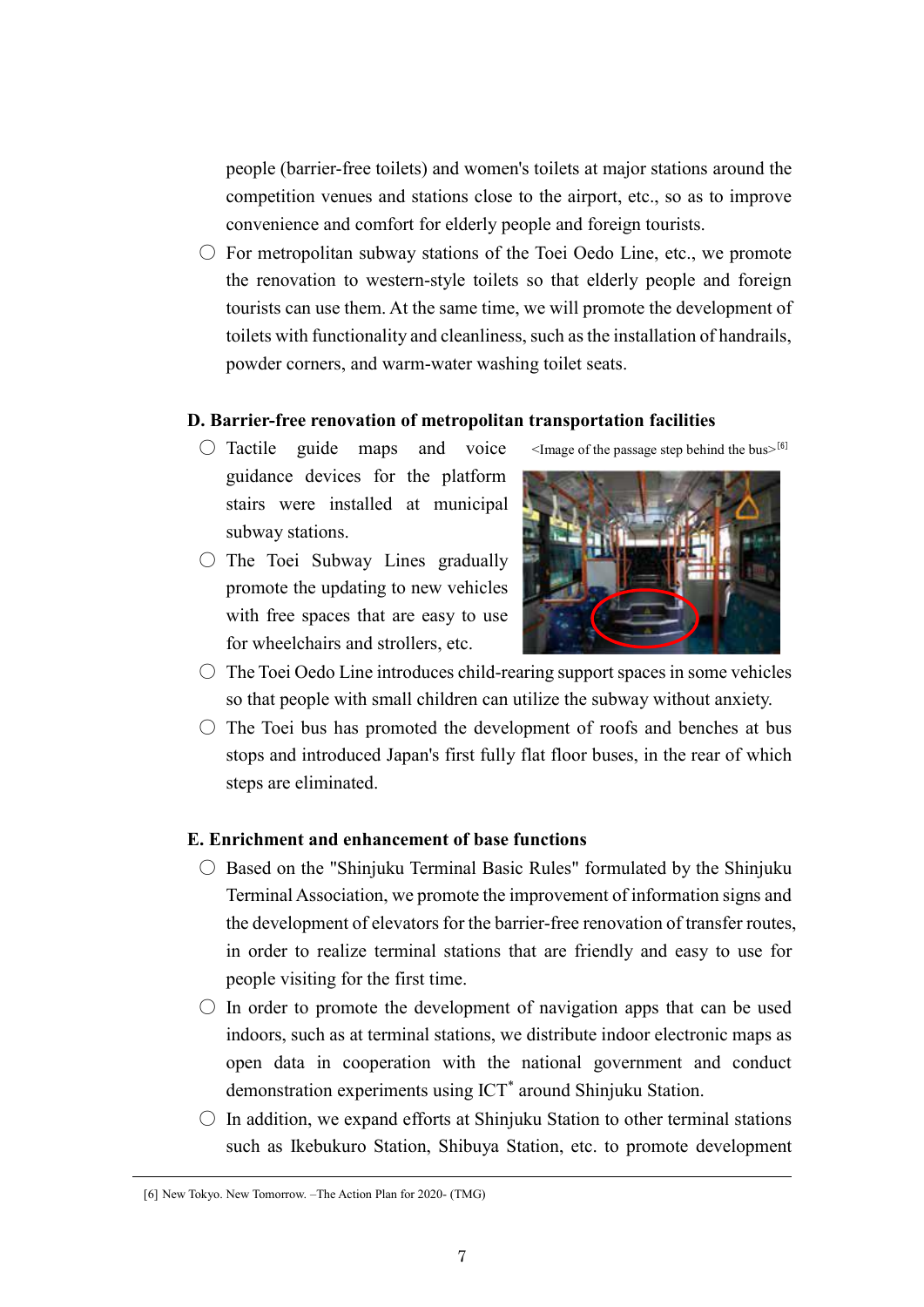aiming for the realization of user-oriented terminal stations.

- $\circ$  In the vicinity of Shibuya Station, in line with the strengthening of station functions through the relocation of the Tokyo Metro Ginza Line, etc., we form pedestrian-friendly urban spaces with the help of vertical barrier-free traffic lines and the development of pedestrian decks.
- $\circ$  In order to realize transportation that everyone can utilize comfortably and without anxiety, we establish a system (area management of stations and the city) in which various entities including transportation operators and facility managers cooperate with each other at traffic nodes such as transfer stations.

#### **(5) Benefits**

The following achievements will promote barrier-free renovation of transportation facilities and public spaces, etc., and realize an attractive city where everyone can travel safely and smoothly and spend time at peace.

- $\circ$  The barrier-free renovation of the Tokyo 2020 Games competition venues will be completed.
- $\circ$  The barrier-free renovation of accommodation facilities will progress.
- $\circ$  The barrier-free renovation of roads around the competition venues and sightseeing facilities will be completed in anticipation of the delivery of the Games.
- $\circ$  The planar barrier-free renovation of roads in the areas around major stations will progress.
- $\circ$  The barrier-free renovation of harbor roads, etc. will progress.
- $\circ$  Escort zones at intersections, etc. around the competition venues were developed.
- $\circ$  Toilets in metropolitan parks and marine parks will be made barrier-free.
- $\circ$  Platform doors at major stations around the competition venues and stations close to the airport will be developed.
- $\circ$  The development of elevators at transfer stations of the Metropolitan Subway will progress.
- $\bigcirc$  At least one route where people can travel from the entrance to the platform without steps will be secured at most subway stations.
- $\circ$  The renovation to western-style toilets will be completed at major stations around the competition venues and stations close to the airport.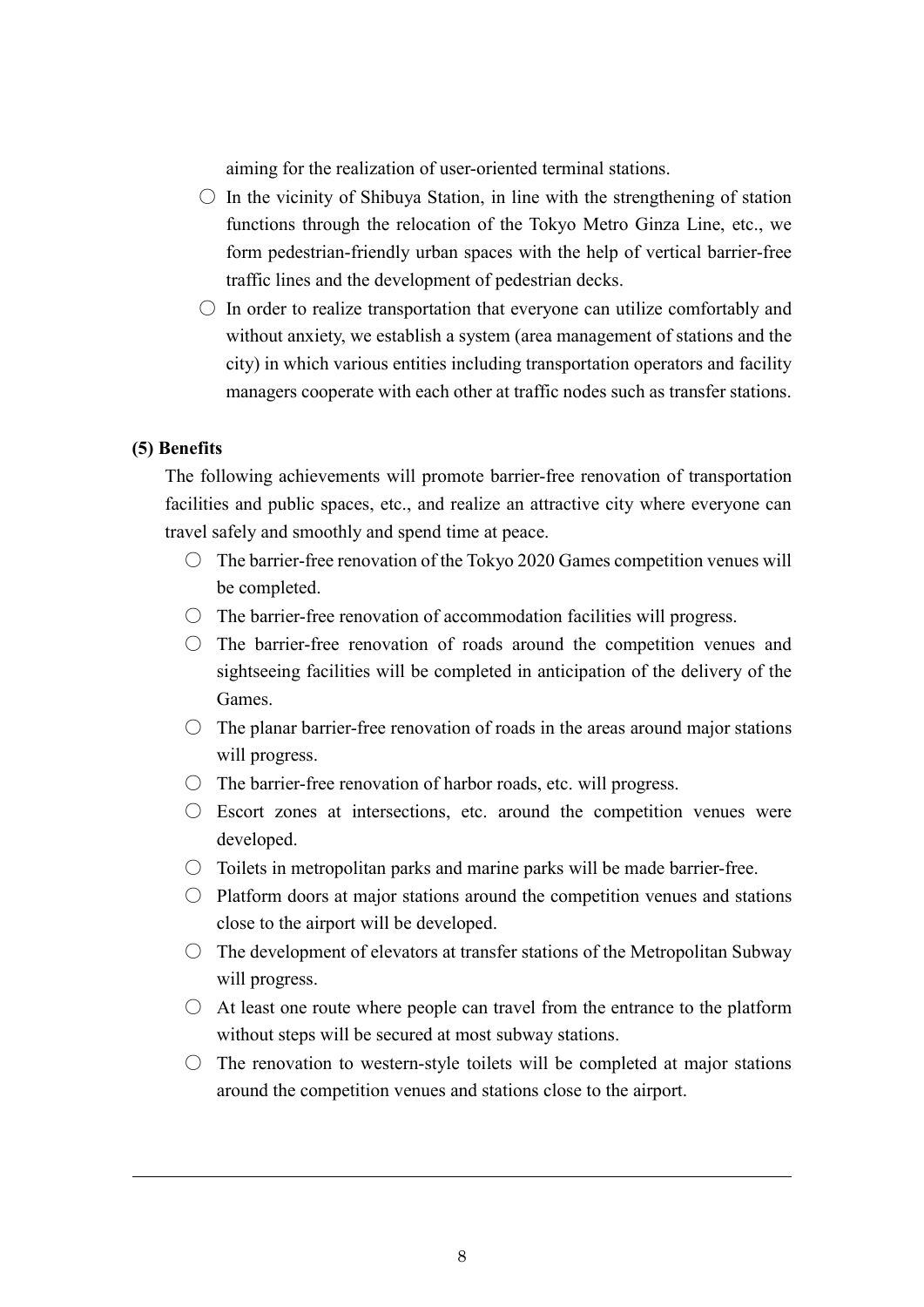# **4. Facts and figures**

| Barrier-free                       | We developed competition venues based on the             |
|------------------------------------|----------------------------------------------------------|
| renovation<br>for<br>the           | accessibility guidelines, and set up the Accessibility   |
| venues of the Tokyo                | Workshop consisting of people with disabilities and      |
| 2020 Games                         | people with academic experience. We heard many           |
|                                    | opinions from the Workshop and developed the facilities. |
|                                    | (11 facilities completed) (May 2020)                     |
| Enrichment<br>of                   | In Tokyo, combining rooms for wheelchair users required  |
| accessible<br>tourism <sup>*</sup> | by the laws and general guest rooms meeting the revised  |
| (barrier-free                      | Barrier-Free Building Ordinance (enacted on September    |
| renovation<br>of                   | 1, 2019), the number of rooms offered exceeds 2,500.     |
| accommodation                      |                                                          |
| facilities)                        |                                                          |
| Barrier-free                       | Approx. 82 km (100%) completed (at the end of FY2020)    |
| renovation of roads                |                                                          |
| around<br>the                      |                                                          |
| competition venues                 |                                                          |
| sightseeing<br>and                 |                                                          |
| facilities<br>in.                  |                                                          |
| anticipation of the                |                                                          |
| delivery of the Tokyo              |                                                          |
| 2020 Games                         |                                                          |
| <b>Of</b><br>which,                | Approx. 60 km (100%) completed                           |
| metropolitan                       |                                                          |
| roads around the                   |                                                          |
| competition                        |                                                          |
| venues                             |                                                          |
| which,<br>Of                       | Approx. 22 km (100%) completed                           |
| metropolitan                       |                                                          |
| roads around the                   |                                                          |
| sightseeing                        |                                                          |
| facilities                         |                                                          |
| Barrier-free                       | Approx. 112 km completed (at the end of FY2020)          |
| renovation in a planar             |                                                          |
| direction of roads                 |                                                          |
| around major stations              |                                                          |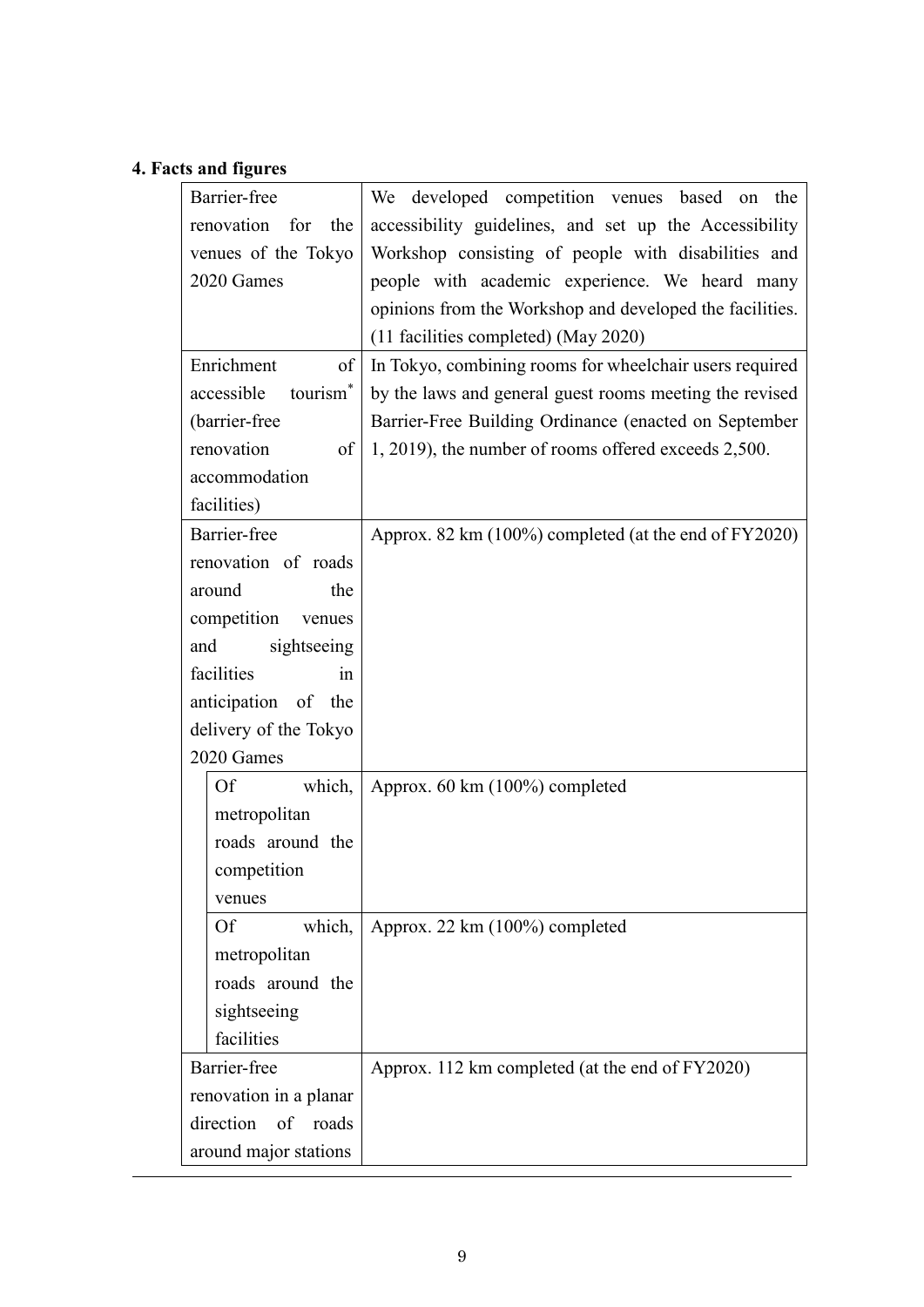| Barrier-free              | Approx. 10 km completed                                     |
|---------------------------|-------------------------------------------------------------|
| renovation of harbor      |                                                             |
| roads                     |                                                             |
| Escort<br>at<br>zones     | Completed at 46 places in total (at the end of FY2021)      |
| intersections,<br>etc.    |                                                             |
| around<br>the             |                                                             |
| competition venues of     |                                                             |
| Tokyo<br>2020<br>the      |                                                             |
| Games<br>were             |                                                             |
| developed                 |                                                             |
| Barrier-free              | Completed in 15 parks (in total)                            |
| renovation of toilets     | [Reference] Design drafted in 5 parks and construction      |
| in metropolitan parks     | implemented in 2 parks (at the end of FY2016)               |
| Barrier-free              | Construction started in 13 parks (in total)                 |
| renovation of toilets     | [Reference] Construction started in 1 park (at the end of   |
| at marine parks           | FY2016)                                                     |
| Installation<br>of        | Assistance was provided for 13 stations in total (of which, |
| platform<br>doors<br>at   | completed at 9 stations in total)                           |
| stations<br>(major        | [Reference] Assistance was provided for 1 station (of       |
| around the<br>stations    | which, completed at $0$ stations) (at the end of $FY2016$ ) |
| competition venues,       |                                                             |
| stations in the vicinity  |                                                             |
| of the airport)           |                                                             |
| of<br>Installation        | Completed at 15 stations in total (as of June 1, 2021)      |
| elevators at transfer     | [Reference] Completed at 1 station (at the end of FY2017)   |
| stations,<br>etc.<br>(at) |                                                             |
| metropolitan subway       |                                                             |
| stations)                 |                                                             |
| Securing of one route     | 96.9% completed                                             |
| where people<br>can       |                                                             |
| travel from the station   |                                                             |
| the<br>entrance<br>to     |                                                             |
| platform without any      |                                                             |
| steps at all subway       |                                                             |
| stations (Securing of     |                                                             |
| by<br>route<br>one        |                                                             |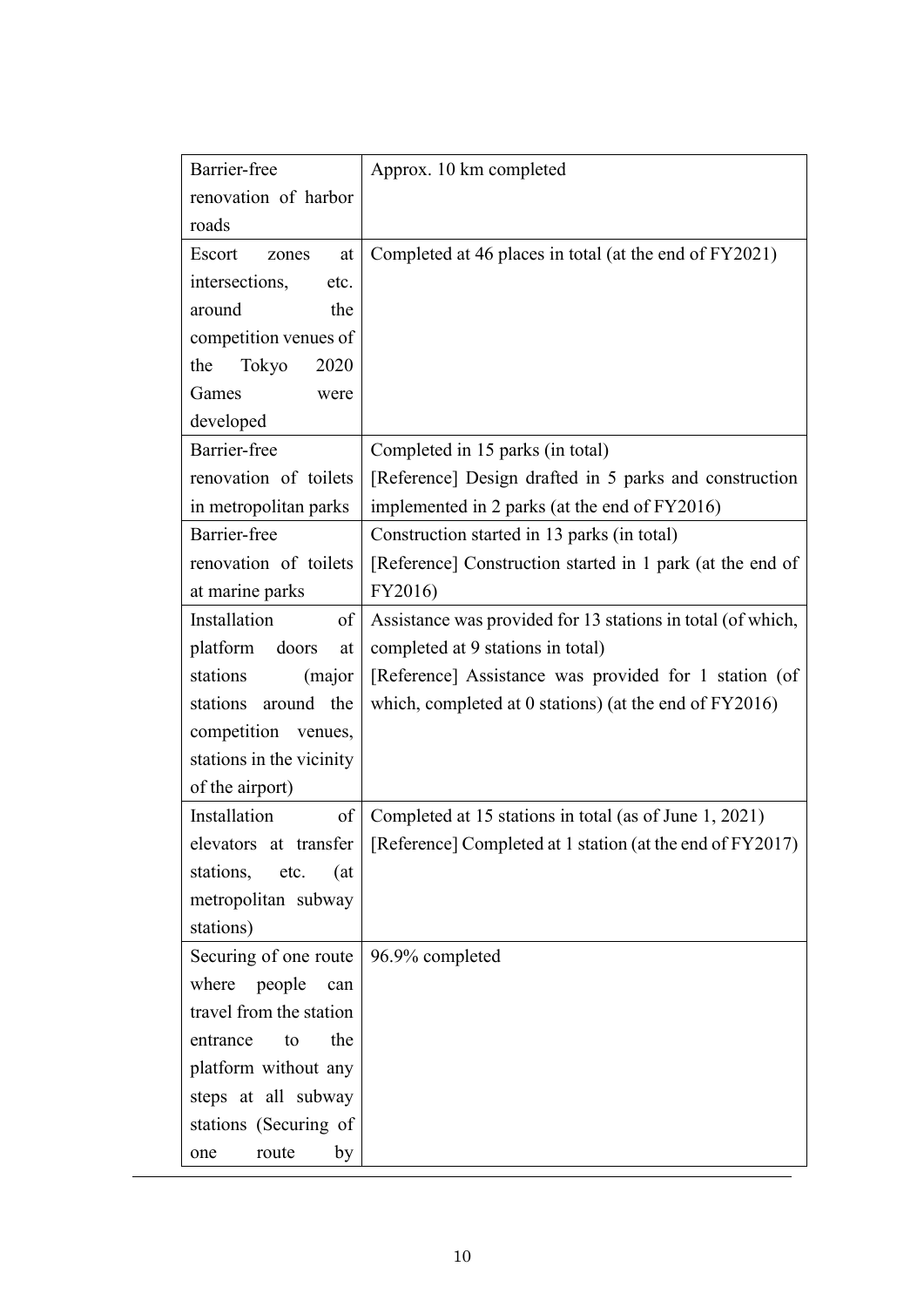| of<br>installation       |                                                            |
|--------------------------|------------------------------------------------------------|
| elevators)               |                                                            |
| Western-style            | Assistance was provided for 9 stations in total (of which, |
| renovation of toilets    | completed at 9 stations)                                   |
| stations<br>(at<br>major | [Reference] Assistance was provided for 3 stations         |
| around<br>the            | (results at the end of FY2017)                             |
| competition<br>venues,   |                                                            |
| stations in the vicinity |                                                            |
| of the airport)          |                                                            |

(Items in the table are achievements to March 2020 unless otherwise noted)

| Tokyo 2020       | Guidelines for the purpose of barrier-free renovation for both |
|------------------|----------------------------------------------------------------|
| Accessibility    | hardware and software in management of the Games,              |
| Guidelines       | formulated by the Organizing Committee at the request of       |
|                  | the International Paralympic Committee (IPC)                   |
| Universal design | To design cities and environments in advance so that as many   |
|                  | people as possible can utilize them regardless of age, gender, |
|                  | nationality, or individual capabilities                        |
| Harbor roads,    | This corresponds to not a road under the Road Act, but a road  |
| etc.             | to be maintained and managed as a port facility that is        |
|                  | positioned as a harbor transportation facility described in    |
|                  | Article 2, Paragraph 5, Item 4 of the Port and Harbor Act,     |
|                  | and is necessary for the management of a port that has been    |
|                  | announced based on the Tokyo Port Management Ordinance.        |
|                  | This also includes landfill roads (planned roads prescribed in |
|                  | the Tokyo Metropolitan Waterfront Area Development             |
|                  | Regulations) developed when the Port and Harbor Authority      |
|                  | reclaimed land from the sea                                    |
| Escort zone      | Braille blocks that are installed on a pedestrian crossing to  |
|                  | improve the safety and convenience of visually impaired        |
|                  | people who cross the road, and used as a clue to grasp the     |
|                  | crossing direction when visually impaired people cross the     |
|                  | road                                                           |
| Marine park      | A park formed by development of reclaimed land based on        |
|                  | the Tokyo Marine Park Ordinance, where the citizens can        |

# **5. Explanation of Terms**